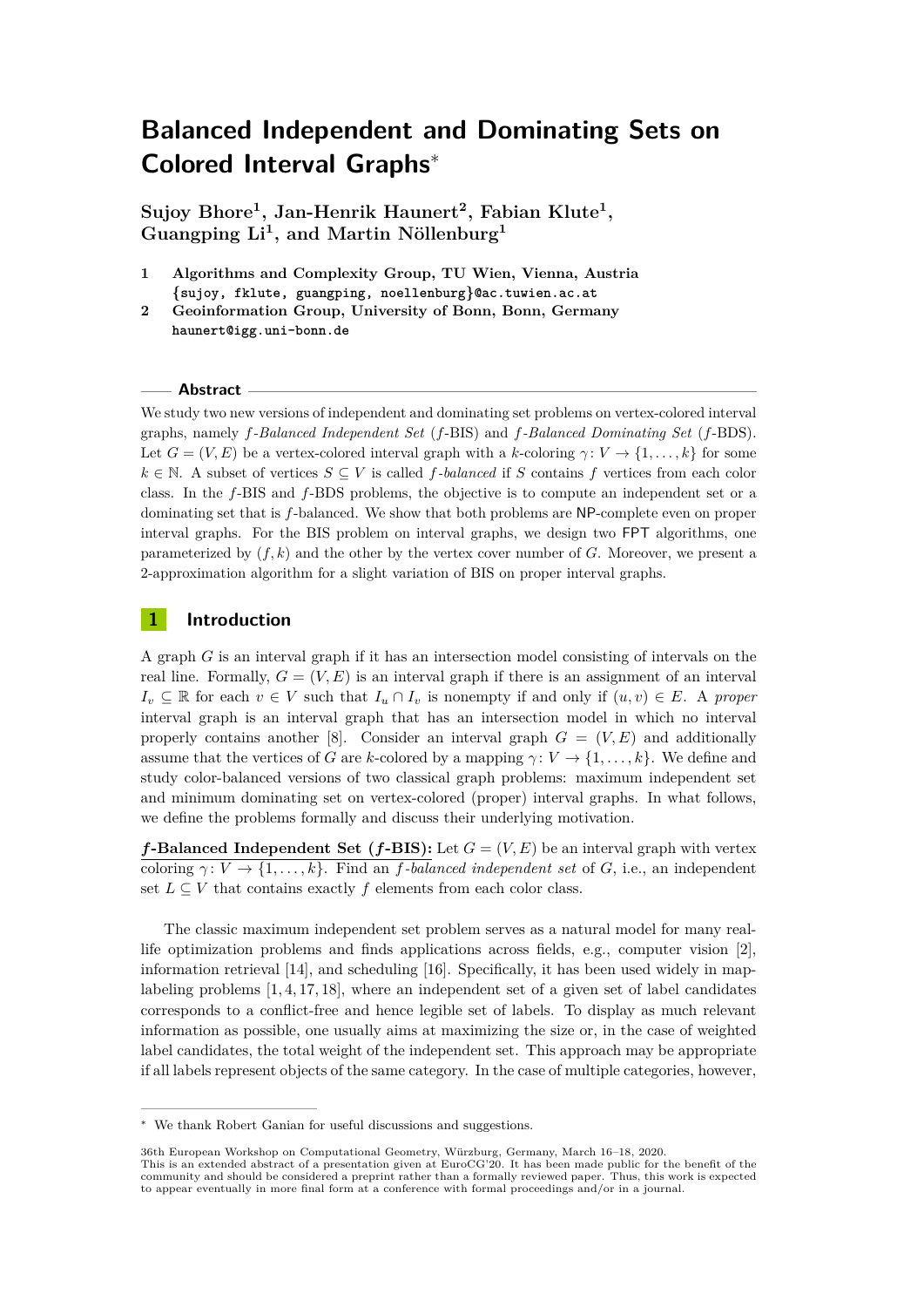#### **66:2 Balanced Independent and Dominating Sets on Colored Interval Graphs**

maximizing the size or total weight of the labeling does not reflect the aim of selecting a good mixture of different object types. For example, if the aim was to inform a map user about different possible activities in the user's vicinity, labeling one cinema, one theater, and one museum may be better than labeling four cinemas. In such a setting, the *f*-BIS problem asks for an independent set that contains *f* vertices from each object type.

We initiate this study for interval graphs which is a primary step to understand the behavior of this problem on intersection graphs. Moreover, solving the problem for interval graphs gives rise to optimal solutions for certain labeling models, e.g., if every label candidate is a rectangle that is placed at a fixed position on the boundary of the map [\[9\]](#page-5-6).

While there exists a simple greedy algorithm for the maximum independent set problem on interval graphs, it turns out that *f*-BIS is much more resilient and NP-complete even for proper interval graphs and  $f = 1$  (Section [2.1\)](#page-2-0). Then, in Section [3,](#page-3-0) we complement this complexity result with two FPT algorithms for interval graphs, one parameterized by  $(f, k)$  and the other parameterized by the vertex cover number. We conclude with a 2approximation algorithm for a slight variation of BIS on proper interval graphs.

The second problem we discuss is

*f***-Balanced Dominating Set (***f***-BDS):** Let  $G = (V, E)$  be an interval graphs with vertex coloring  $\gamma: V \to \{1, \ldots, k\}$ . Find an *f*-balanced dominating set, i.e., a subset  $D \subseteq V$ such that every vertex in  $V \setminus D$  is adjacent to at least one vertex in  $D$ , and  $D$  contains exactly *f* elements from each color class.

The dominating set problem is another fundamental problem in theoretical computer science which also finds applications in various fields of science and engineering [\[5,](#page-5-7) [10\]](#page-5-8). Several variants of the dominating set problem have been considered over the years: *k*-tuple dominating set [\[6\]](#page-5-9), Liar's dominating set [\[3\]](#page-5-10), independent dominating set [\[11\]](#page-5-11), and more. The colored variant of the dominating set problem has been considered in parameterized complexity, namely, red-blue dominating set, where the objective is to choose a dominating set from one color class that dominates the other color class [\[7\]](#page-5-12). Instead, our *f*-BDS problem asks for a dominating set of a vertex-colored graph that contains *f* vertices of each color class. Similar to the independent set problem, we primarily study this problem on vertexcolored interval graphs, which can be of independent interest. In Section [2.2,](#page-2-1) we prove that *f*-BDS on vertex-colored proper interval graphs is NP-complete, even for  $f = 1$ .

## **2 Complexity Results**

In this section we show that *f*-BIS and *f*-BDS are NP-complete even if the given graph *G* is a proper interval graph and  $f = 1$ . Our reductions are from restricted, but still NP-complete versions of 3SAT, namely 3-bounded 3SAT [\[15\]](#page-5-13) and 2P2N-3SAT (hardness follows from the result for 2P1N-SAT [\[19\]](#page-5-14)). In the former 3SAT variant a variable is allowed to appear in at most three clauses and clauses have two or three literals, in the latter each variable appears exactly four times, twice as positive literal and twice as negative literal. Here we give the constructions for both reductions; for detailed proofs we refer to the full version of this paper.

I Remark. NP-completeness of 1-balanced independent (dominating) set implies the NPcompleteness of  $f$ -balanced independent (dominating) set for  $f > 1$ . Let  $I_1$  be the interval graph in an 1-balanced independent (dominating) set instance. We construct an interval graph  $I_f$  consisting of  $f$  independent copies of  $I_1$ . Clearly  $I_1$  has 1-balanced independent (dominating) set if and only if *I<sup>f</sup>* has an *f*-balanced independent (dominating) set.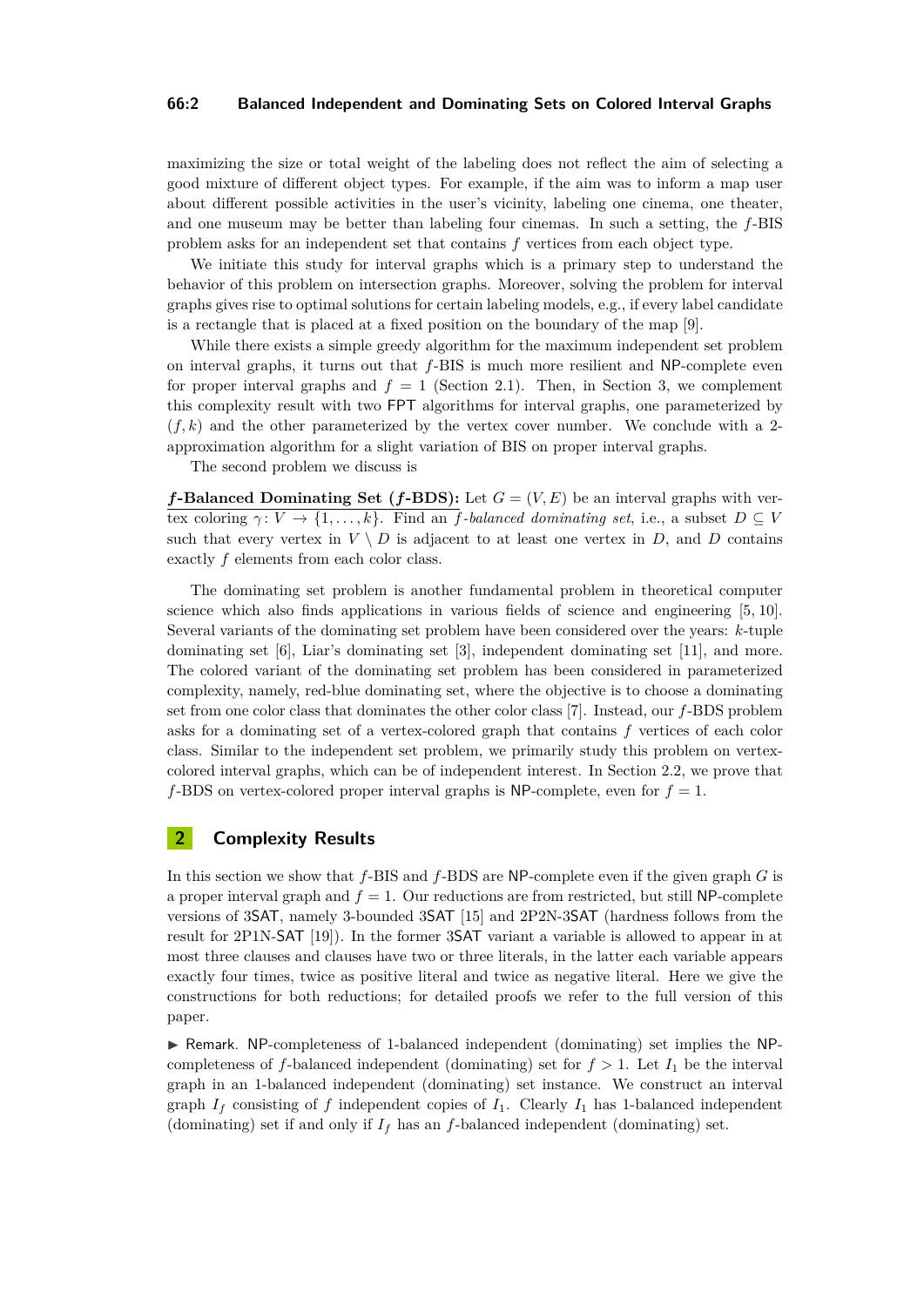<span id="page-2-3"></span>

**Figure 1** The graph resulting from the reduction for 1-balanced independent set in Theorem [1](#page-2-2) depicted as interval representation with the vertex colors being the colors of the intervals.

## <span id="page-2-0"></span>**2.1** *f***-Balanced Independent Set**

Let  $\phi(x_1, \ldots, x_n)$  be a 3-bounded 3SAT formula with variables  $x_1, \ldots, x_n$  and clause set  $\mathcal{C} = \{C_1, \ldots, C_m\}$ . From  $\phi$  we construct a proper interval graph  $G = (V, E)$  and a vertex coloring  $\gamma$  of *V* as follows. We choose the set of colors to contain exactly *m* colors, one for each clause in C and we number these colors from 1 to *m*. We add a vertex  $u_{i,j} \in V$  for each occurrence of a variable  $x_i$  in a clause  $C_j$  in  $\phi$ . Furthermore, we insert an edge  $u_{i,j}u_{i,j'} \in E$ whenever  $x_i$  appears positively in  $C_j$  and negatively in  $C_{j'}$  (or vice versa). Finally, we color each vertex  $u_{i,j} \in V$  with color *j*. See Figure [1](#page-2-3) for an example. The graph *G* created from  $\phi$  is a proper interval graph as it consists only of disjoint paths of length at most three and can clearly be constructed in polynomial time and space.

<span id="page-2-2"></span> $\blacktriangleright$  **Theorem 1.** The f-balanced independent set problem on a graph  $G = (V, E)$  with vertex *coloring*  $\gamma: V \to \{1, \ldots, k\}$  *is* NP*-complete, even if G is a proper interval graph and*  $f = 1$ *.* 

# <span id="page-2-1"></span>**2.2** *f***-Balanced Dominating Set**

We reduce from 2P2N-3SAT where each variable appears exactly twice positive and twice negative. Let  $\phi(x_1, \ldots, x_n)$  be a 2P2N-3SAT formula with variables  $x_1, \ldots, x_n$  and clause set  $\mathcal{C} = \{C_1, \ldots, C_m\}$ . For variable  $x_i$  in  $\phi$  we denote with  $\mathcal{C}_{x_i} = \{C_t^1, C_t^2, C_f^1, C_f^2\}$  the four clauses  $x_i$  appears in, where  $C_t^1, C_t^2$  are clauses with positive occurrences of  $x_i$  and  $C_f^1, C_f^2$ are clauses containing negative occurrences of *x<sup>i</sup>* .

We construct a graph  $G = (V, E)$  from  $\phi(x_1, \ldots, x_n)$  as follows. For each variable  $x_i$ we introduce six vertices  $t_1, t_2, f_1, f_2, h_t$ , and  $h_f$  and for each clause  $C_i$  with occurrences of variables  $x_{j_1}, x_{j_2}$ , and  $x_{j_3}$  we add up to three vertices  $c_k$  for each  $k \in \{j_1, j_2, j_3\}$  (In case a clause has less than three literals we add only one or two vertices). If the connection to the variable is clear, we also write  $c_t^1$ ,  $c_t^2$ ,  $c_f^1$ , and  $c_f^2$  for the vertices introduced for this variable's occurrences in the clauses  $C_t^1, C_t^2, C_f^1$ , and  $C_f^2$ , respectively. Furthermore, we add for each variable  $x_i$  the edges  $(h_t, t_1)$ ,  $(h_t, t_2)$ ,  $(h_f, f_1)$ , and  $(h_f, f_2)$ , as well as for each clause  $C_j$ all possible edges between the three vertices introduced for  $C_j$ . For each variable  $x_i$  we introduce five colors, namely  $z_t^1$ ,  $z_t^2$ ,  $z_f^1$ ,  $z_f^2$ , and  $z_h$ . We set  $\gamma(h_t) = \gamma(h_f) = z_h$ . Finally, we

<span id="page-2-4"></span>

**Figure [2](#page-3-1)** Illustrations of three variable gadgets and a clause gadget from Theorem 2 as interval representations. The vertex colors are given as the colors of the intervals.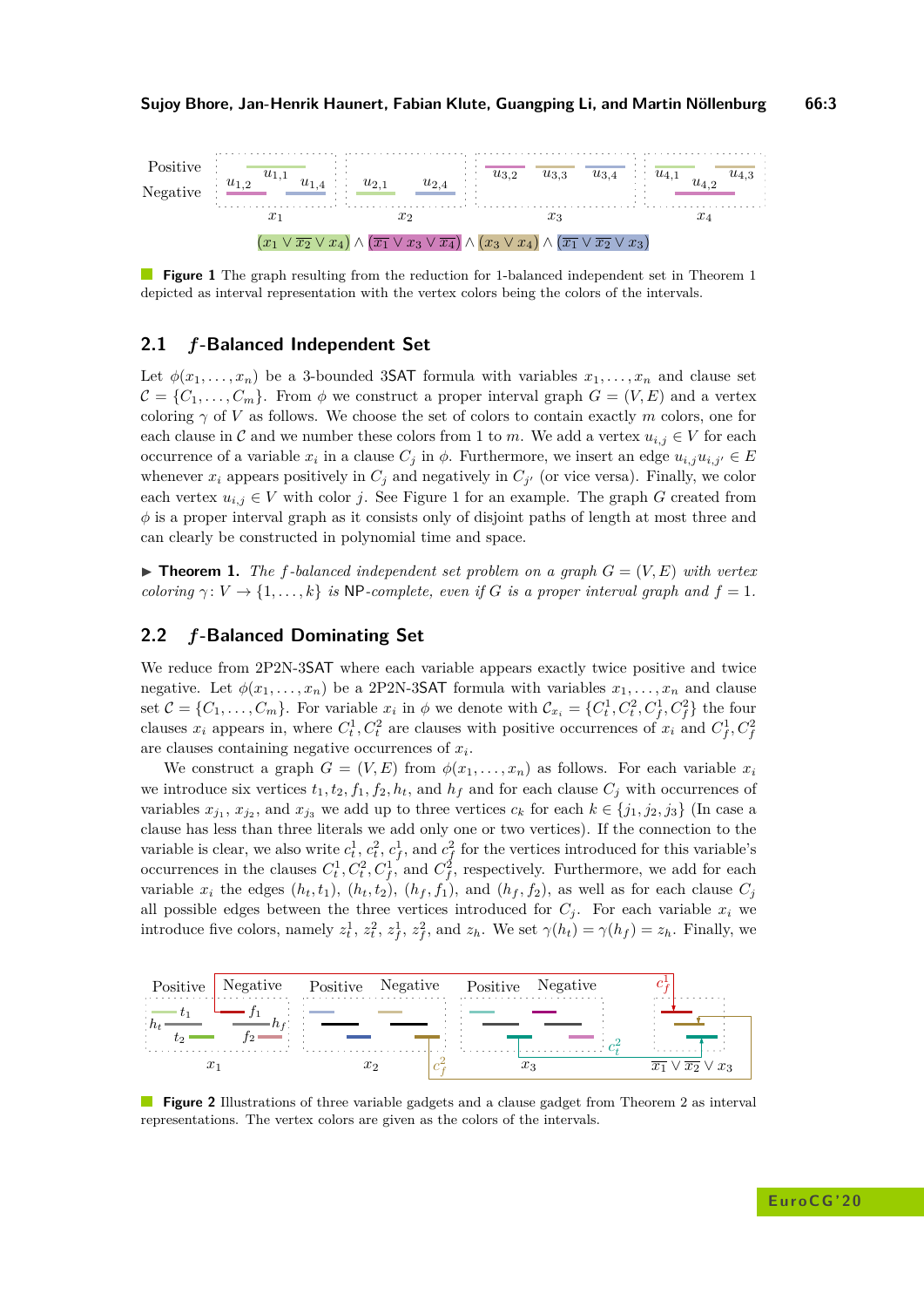#### **66:4 Balanced Independent and Dominating Sets on Colored Interval Graphs**

set  $\gamma(t_1) = \gamma(c_t^1) = z_t^1$ . Equivalently for  $t_2$ ,  $f_1$ , and  $f_2$ . See Figure [2](#page-2-4) for an example.

In total we create  $6n + 3m$  many vertices and  $4n + 3m$  many edges, thus the reduction is in polynomial time. All variable and clause gadgets are independent components and only consist of paths of length three and triangles, hence *G* is a proper interval graph. Furthermore, *G* can clearly be constructed in polynomial time and space.

<span id="page-3-1"></span> $\blacktriangleright$  **Theorem 2.** The f-balanced dominating set problem on a graph  $G = (V, E)$  with vertex *coloring*  $\gamma : V \to \{1, \ldots, C\}$  *is* NP*-complete, even if G is a proper interval graph and*  $f = 1$ *.* 

## <span id="page-3-0"></span>**3 Algorithmic Results for the Balanced Independent Set Problem**

In this section we first take a parameterized perspective on *f*-BIS and provide two FPT algorithms[1](#page-3-2) with different parameters. Then we give a 2-approximation algorithm for the related problem of maximizing the number of different colors in the independent set. For omitted proofs see the full version of this paper.

## **3.1 An FPT Algorithm Parameterized by (***f, k***)**

Assume we are given an instance of  $f$ -BIS with  $G = (V, E)$  being an interval graph with vertex coloring  $\gamma: V \to \{1, \ldots, k\}$ . We can construct an interval representation  $\mathcal{I} =$  ${I_1, \ldots, I_n}$ ,  $n = |V|$ , from *G* in linear time [\[12\]](#page-5-15). Then our algorithm works as follows. To start we sort the right end-points of the  $n$  intervals in  $\mathcal I$  in ascending order. We define for all intervals  $I_i$  with  $i > 0$  the index  $0 \leq p_i < n$  as the index of the interval  $I_{p_i}$  whose right endpoint is rightmost before  $I_i$ 's left endpoint. For each color  $\kappa \in \{1, \ldots, k\}$ , let  $\hat{e}_\kappa$ denote the *k*-dimensional unit vector of the form (0*, . . . ,* 0*,* 1*,* 0*, . . . ,* 0), where the element at the *κ*-th position is 1 and the rest are 0. For a subset  $\mathcal{I}' \subseteq \mathcal{I}$  we define a *cardinality vector* as the *k*-dimensional vector  $C_{\mathcal{I}}=(c_1,\ldots,c_k)$ , where each element  $c_i$  represents the number of intervals of color *i* in  $\mathcal{I}'$ . We say  $C_{\mathcal{I}'}$  is *valid* if all  $c_i \leq f$  and the set  $\mathcal{I}'$  is independent.

The key observation here is that there are at most  $O(f^k)$  many different valid cardinality vectors as there are only *k* colors and we are interested in at most *f* intervals per color. In the following let  $U_j$ ,  $j \in \{1, ..., n\}$ , be the union of all valid cardinality vectors of the first *j* intervals in *I*. Let  $U_0 = \{(0, \ldots, 0)\}\$ in the beginning. To compute an *f*-balanced independent set the algorithm simply iterates over all right endpoints of the intervals in  $\mathcal I$ and in the *i*-th step computes  $U_i$  as  $U_i = \{u + \hat{e}_{\gamma(I_i)} \mid u \in U_{p_i} \text{ and } u + \hat{e}_{\gamma(I_i)} \text{ is valid}\} \cup U_{i-1}.$ Finally, we check the cardinality vectors in  $U_n$  and return *true* in case there is one with entries being all *f* and *false* otherwise. An *f*-balanced independent set can be easily retrieved by backtracking the decisions we made to compute the cardinality vector.

**Find 1. In theorem 3.** Let  $G = (V, E)$  be an interval graph with a vertex coloring  $\gamma : V \to \{1, \ldots, k\}$ . *We can compute an f-balanced independent set of G or determine that no such set exists in*  $O(n \log n + n f^k \alpha(f^k))$  *time, where*  $\alpha$  *is the inverse Ackermann function.* 

## **3.2 An FPT Algorithm Parameterized by the Vertex Cover Number**

Here we will give an alternative FPT algorithm for *f*-BIS, this time parameterized by the *vertex cover number*  $\tau(G)$  of *G*, i.e., the size of a minimum vertex cover of *G*.

<span id="page-3-2"></span><sup>&</sup>lt;sup>1</sup> FPT is the class of parameterized problems that can be solved in time  $O(g(k)n^{O(1)})$  for input size *n*, parameter *k*, and some computable function *g*.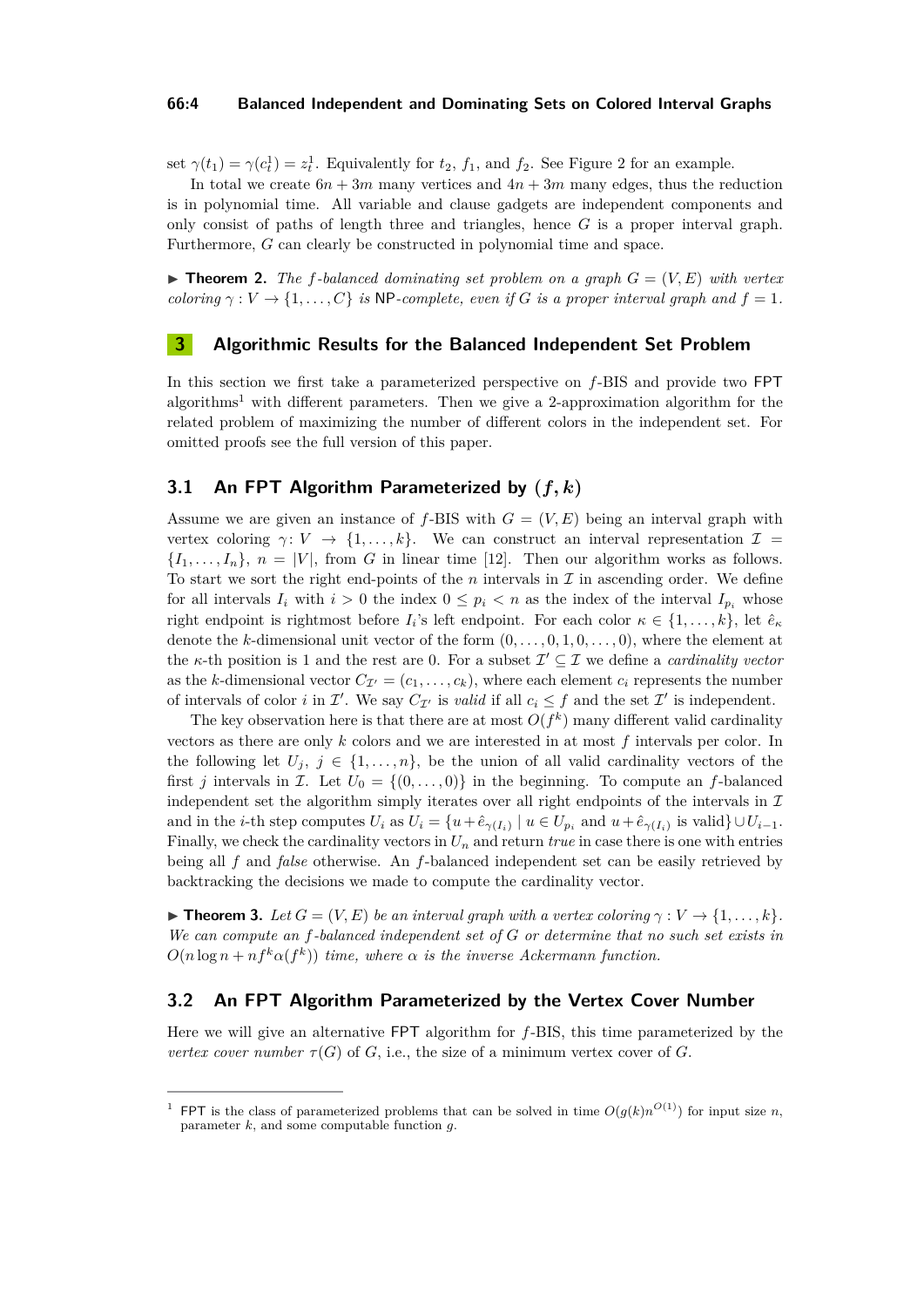<span id="page-4-2"></span>**Example 4.** Let  $G = (V, E)$  be a graph with vertex cover number  $\tau(G)$ . There are  $O(2^{\tau(G)})$ *maximal independent sets of G.*

**Proof.** Consider a minimum vertex cover  $V_c$  in *G* and its complement  $V_{\text{ind}} = V \setminus V_c$ . Note that since  $V_c$  is a (minimum) vertex cover,  $V_{ind}$  is a (maximum) independent set. Furthermore, any maximal independent set *M* of *G* can be constructed from  $V_{ind}$  by adding  $M \cap V_c$ and removing its neighborhood in  $V_{\text{ind}}$ , namely  $M = (V_{\text{ind}} \cup (M \cap V_c)) \setminus N(M \cap V_c)$  (see the full version for details). Thus there are  $O(2^{\tau(G)})$  maximal independent sets of *G*.

**Find 5.** *Let*  $G = (V, E)$  *be an interval graph with a vertex coloring*  $\gamma: V \to \{1, \ldots, k\}$ *. We can compute an f-balanced independent set of G or determine that no such set exists in*  $O(2^{\tau(G)} \cdot n)$  *time.* 

**Proof.** According to Lemma [4,](#page-4-2) there are  $O(2^{\tau(G)})$  maximal independent sets of *G*. The basic idea is to enumerate all the  $O(2^{\tau(G)})$  maximal independent sets and compute their maximum balanced subsets. Enumerating all maximal independent sets of an interval graph takes  $O(1)$  time per output [\[13\]](#page-5-16). Given an arbitrary independent set of  $G$  we can compute an *f*-balanced independent subset in  $O(n)$  time or conclude that no such subset exists. Therefore, the running time of the algorithm is  $O(2^{\tau(G)} \cdot n)$ .  $\cdot n$ ).

## **3.3 A 2-Approximation for 1-Max-Colored Independent Sets**

Here we study a variation of BIS, which asks for a maximally colorful independent set.

**1-Max-Colored Independent Set (1-MCIS):** Let  $G = (V, E)$  be a proper interval graph with vertex coloring  $\gamma: V \to \{1, \ldots, k\}$ . Find a 1-max-colored independent set of *G*, i.e., an independent set  $L \subseteq V$ , whose vertices contain a maximum number of colors.

We note that the NP-completeness of 1-BIS implies that 1-MCIS is an NP-hard optimization problem as well. In the following, we will show a simple sweep algorithm for 1-MCIS with approximation ratio 2.

Our algorithm selects one interval for each color greedily. We maintain an array *S* of size *k* to store the selected intervals. After sorting the *n* right end-points in ascending order, we scan the intervals from left to right. For each interval  $I_i$  in this order, we check if the color of  $I_i$  is still missing in our solution (by checking if  $S[\gamma(I_i)]$  is not yet occupied). If so, we store  $I_i$  in  $S[\gamma(i)]$  and remove all remaining intervals overlapping  $I_i$ . Otherwise, if  $S[\gamma(I_i)]$  is not empty, we remove  $I_i$  and continue scanning the intervals. This is repeated until all intervals are processed. Using that *G* is a proper interval graph and a charging argument on the colors in an optimal solution that are missing in the greedy solution, we obtain our approximation result.

**Find 5.** *Let*  $G = (V, E)$  *be a proper interval graph with a vertex coloring*  $\gamma: V \rightarrow$  $\{1, \ldots, k\}$ . In  $O(n \log n)$  time, we can compute an independent set with at least  $\lceil \frac{c}{2} \rceil$  colors, *where c is the number of colors in a 1-max-colored independent set.*

#### **References**

- <span id="page-4-1"></span>**1** Pankaj K. Agarwal, Marc J. Van Kreveld, and Subhash Suri. Label placement by maximum independent set in rectangles. *Computational Geometry: Theory and Applications*, 11(3- 4):209–218, 1998. [doi:10.1016/S0925-7721\(98\)00028-5](http://dx.doi.org/10.1016/S0925-7721(98)00028-5).
- <span id="page-4-0"></span>**2** Egon Balas and Chang Sung Yu. Finding a maximum clique in an arbitrary graph. *SIAM Journal on Computing*, 15(4):1054–1068, 1986. [doi:10.1137/0215075](http://dx.doi.org/10.1137/0215075).